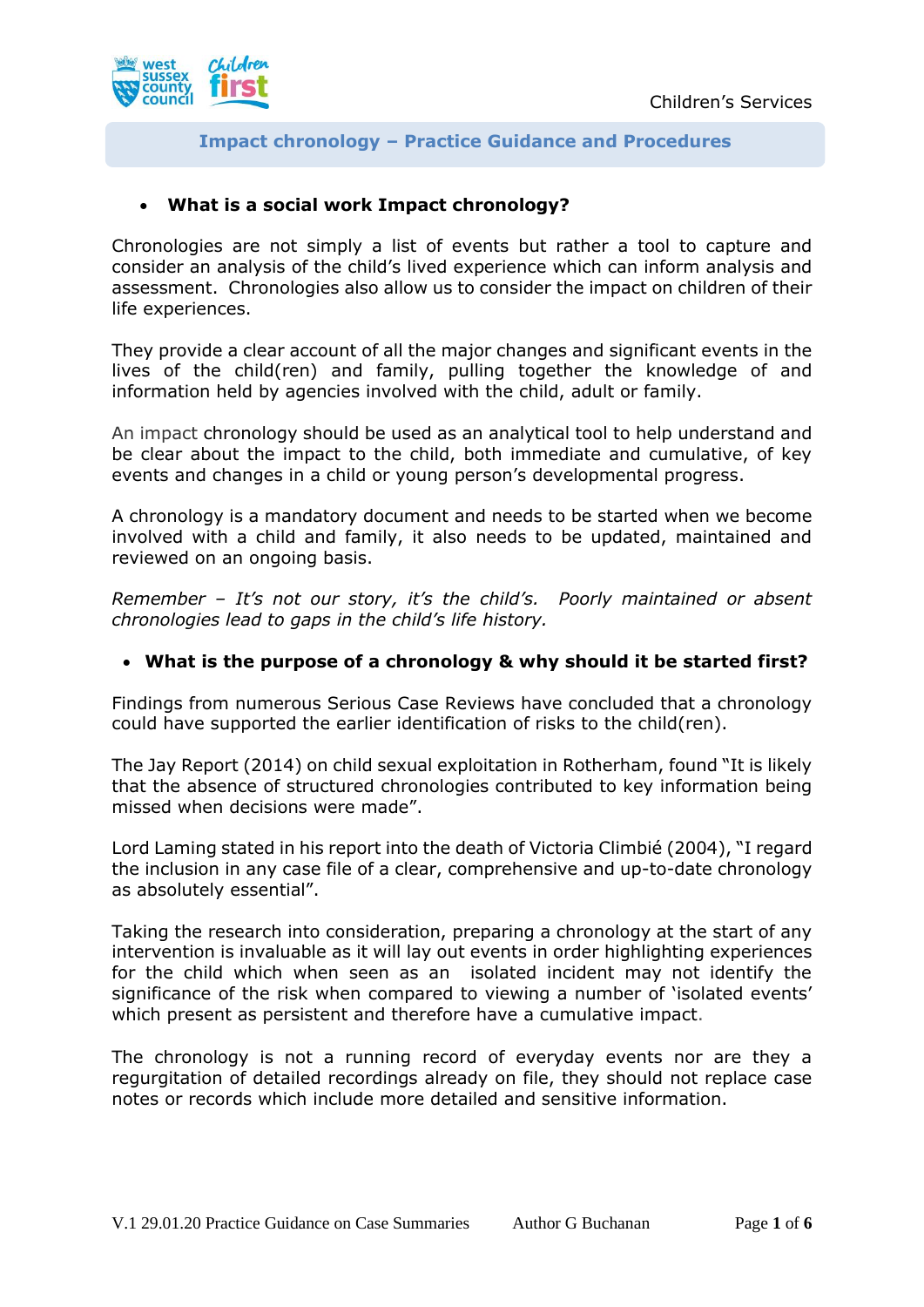

Impact chronologies are essential to:

- Gain an overview of events and changes in the lives of the child(ren) and family , help to understand the lived experience of the child and the impact that this is having on them.
- Help practitioners understand the impact, immediate and cumulative, of events and changes on the child and family's progress
- Provide accumulative evidence of emerging needs, risks and strengths and flag when a change of plan may be required.
- Support the early identification of patterns and issues. This supports, and is part of, assessing and managing risk, and is particularly useful in cases where there may be no single incident, i.e. in neglect.
- Support assessment in considering past events and their relevance to the child and family's current situation. To assist in the process of assessment, analysis, planning and review when working with a child, young person and family.
- Support identification of resources and further interventions, to understand what has worked in the past and what has already been tried, this understanding prevents repeated interventions which may not be in the best interest of the child.
- Strengthen working with children and their families and help a child and family make sense of their life, for e.g. through recognising patterns of behaviours with parents struggling to sustain change, starting life story conversations with a care leaver, helping them make sense of their experiences and reasons for decision making by the Local Authority.
- Identify areas that require further exploration.

*Remember: where there is more than one child, there is a need to distinguish between the sibling group in respect of impact. They may all be exposed to the same environment / incident, however the impact that this has on each individual child is likely to be different.*

## • **What is recorded in an impact chronology?**

The chronology provides a brief, factual record of significant events in sequential date order, and may include; **(see also practice tips)**

In sibling groups, whilst the events may be the same for all of the children, the impact will be variable therefore within the significance / impact section of the chronology the impact on each child needs to be recorded individually

Significant changes in the family structure, (to include positive events)

For example: Date of birth of parents, other births, deaths, marriages, divorces, new partners and separations, Unemployment, accidents, injuries, domestic violence incidents, , mental health, domestic violence, other critical incidents (leading to investigation), hospitalisation, arrests, court appearances, prison, youth custody, deaths.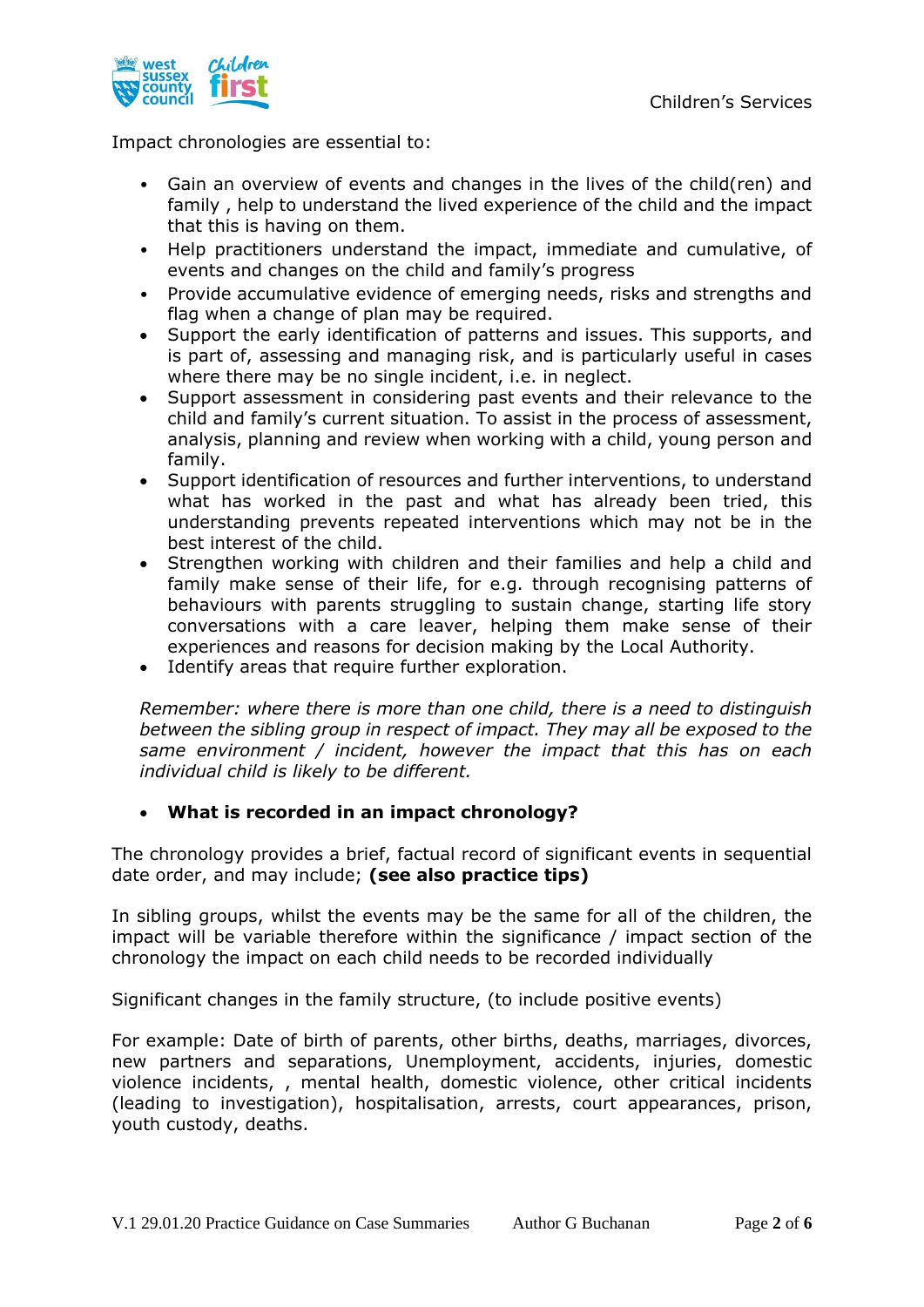

Factual information and events including missed/not brought to appointment, when a child starts or moves school, missing school, exclusions, offending behaviour, changes in peer relationships, running away/missing from home, all house moves with locations if significant, (for eg, house move means child can walk to school rather than 3 bus rides, or equally its significant because the family are more isolated from their support network due to the location), include if there are a substantial number of house moves over a short period of time, including temporary moves; people moving in; homelessness, eviction; changes of placement, loss of support and services offered to family; specialist assessments; allocation of workers; transfer or closure of case. Change of schools; exclusions and prolonged absences; exam results or significant achievements; special educational needs. Significant ill-health; self-harming behaviour; periods in hospital; injuries; diagnoses of chronic or disabling conditions; patterns of missed appointments, engagement in specific health services resulting in positive outcomes.

#### **Key points to consider:**

**Detail -** The chronology should contain sufficient detail but not substitute or replicate case recording

**Involving the child and family -** Involving the family in the chronology promotes and strengthens family participation, develops an understanding of family members perspectives on events and their impact on individuals, and helps to identify progress or lack of progress.

**Assessment** – it is not an assessment, but a useful tool in assessment and practice. It is not an end in itself, rather a working tool which promotes engagement with families.

**Aids decision making** – it needs to be reviewed and analysed – a chronology which is not reviewed regularly is of limited relevance. It also needs to clearly outline the **impact** so that detail collected may be increased if risk increases.

**Professional judgement** - Professional judgement is required to decide on the relevance of an event for a particular child or family

**Clarity** - A simple test is that the chronology must not confuse or mislead in assisting the reader to reach a clear understanding of the case. When the chronology has been completed, read it to make sure that crucial events have not been omitted and ask yourself if it aids understanding.

**Balanced** - The chronology must be a balanced document. It is important to consider parental strengths as well as risk posed

## • **The impact chronology in the legal process**

The aim is that the impact chronology that you use in your daily practice can have the end column removed (source) and can then be lifted into the statement to Court.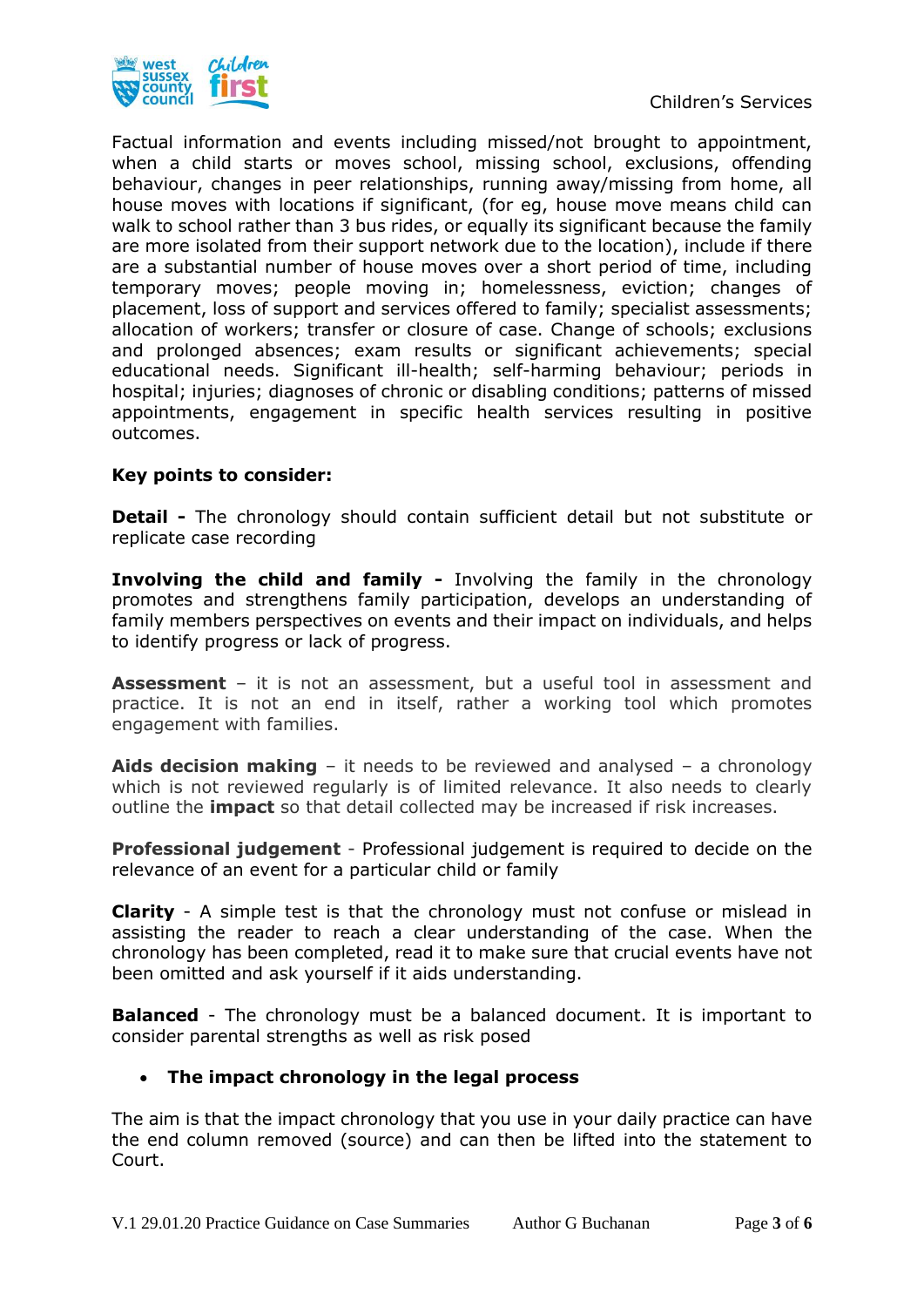

The purpose of the chronology to be submitted to the court is to assist in understanding the case history by identifying and dating key events. A good social work chronology can help to cut down on the need for the filing of statements.

### • **Where does the updated chronology need to be used?**

The child's chronology needs to be reviewed in every supervision Key review points for the child Available at all 3-way meetings and Gateway meetings

*Remember: No case to be closed or transferred without the chronology being up to date.*

#### • **Accountability and who starts the chronology and when**

- If a new child open to social care with no historic family involvement the initial allocated worker receiving the assessment from MASH starts a new chronology which is then updated in line with significant events / sequence of significant events
- If a child who has a recent referral to MASH but had had previous history with social care and there is a historic chronology on case file and where the referral is being passed for assessment the initial allocated worker receiving the assessment from MASH worker will start a new chronology but in the first entry completes a synopsis of previous experience for the child and what impact this has had (one statement)
- If a child who has a recent referral to MASH but had had previous history with social care and there is no historic chronology on case file and where the referral is being passed for assessment the initial allocated worker receiving the assessment from MASH will start a new chronology but in the first entry completes a summary of previous involvement (there may be a number of contacts) and impact (one statement)
- If the child is already open to social care and receiving a service, the allocated worker starts a new chronology but in the first entry completes a synopsis of previous experience for the child and what impact this has had (one statement).

**Practice tips for child centered recording in chronology**

*It is a good discipline to remember that the child may read the recording at some future date. This will help ensure that records are honest, balanced, and respectful and reinforces the need for individual impact to be understood for each child in the family.* 

*The chronology must reflect the complexity of the child's life, and the interventions of key people in their life.*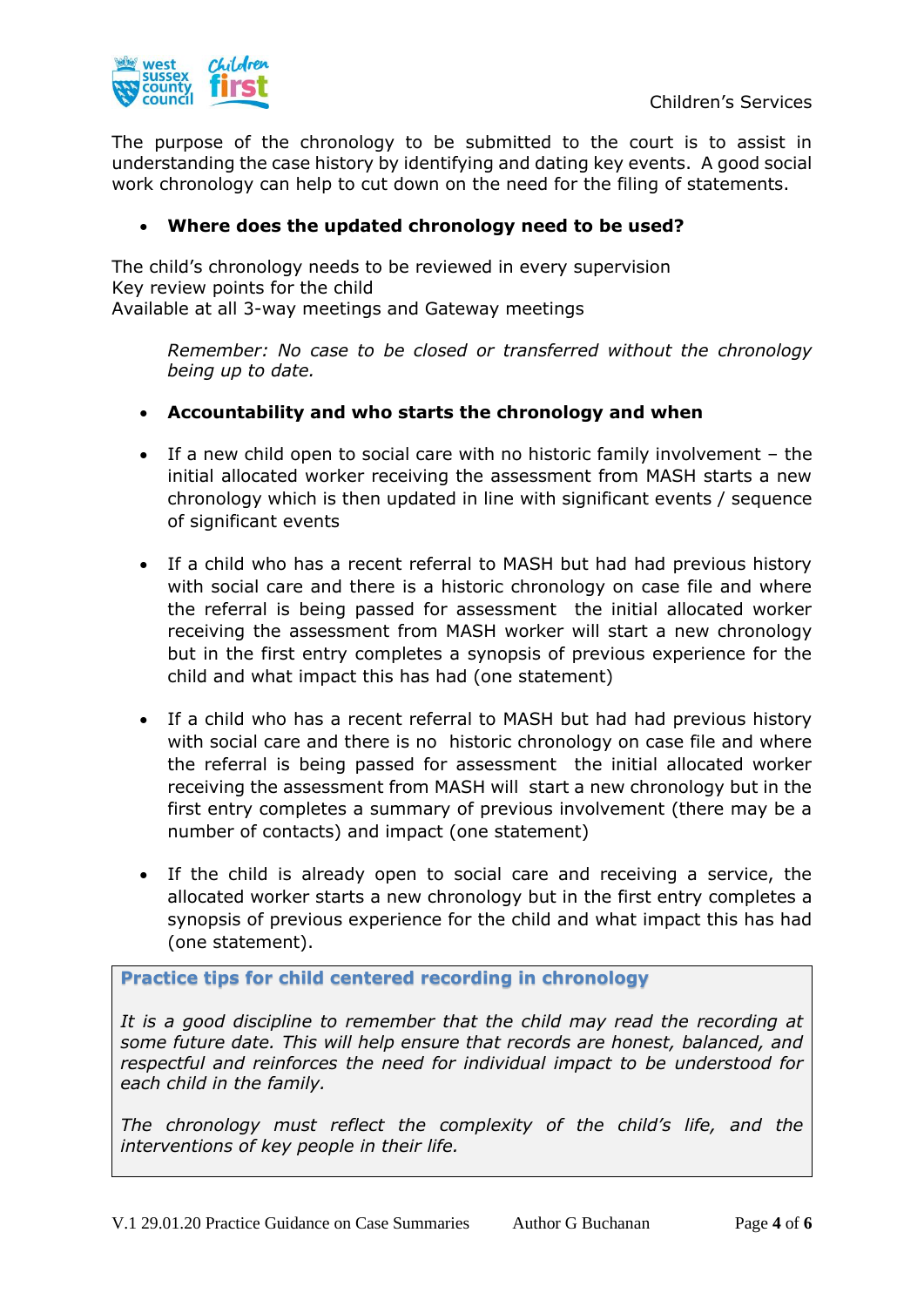

*The chronology must be clear in the current impact on the child, this to include what we can see the impact being i.e. child is visibly distressed and hiding when parents have physical altercation and / or the known likelihood of impact if there is no change i.e. we are not seeing current distress but we know from research that this is likely to impact on their emotional regulation, healthy relationships etc in the future.*

*Chronologies must have good grammar and spelling. There must be no unnecessary, unexplained jargon. The tone must be appropriate, i.e. no slang.*

*When speaking about specific individual care must to be taken to ensure that they are clearly identifiable within the chromoly to avoid mis identification at a later date, for example where thee is more than one carer involved with the children the term dad could result in confusion as to who is being referred to not just in the present but also in the future if updating a chronology in a number of years' time. When referring to professionals, ensure that it is clear what their role is.*

*Source and location on child's file ie who told us and where further details can be found eg referral/case note entry dated….*

*It is crucial we keep our chronologies as concise as possible. If every issue or contact is recorded, the chronology simply loses its value. It is, therefore, important that chronologies do not become repeats of the case notes and so detailed that we cannot see the wood for the trees.*

*We understand that it is difficult to have hard and fast rules about what goes into a chronology – but you should always be thinking to keep the information minimal but meaningful. There is often a temptation to write up chronologies that become copies or summaries of the main case file. Not only is this time consuming, but also lessens their effectiveness by flooding them with detail. Chronologies are not mini case files.*

*So, we are looking for entries to be either bullet point style or a short sentence or two. Remember the detail can be elsewhere. But also remember the entry must be meaningful. You can argue that "Telephone call from mum" is concise, but it tells us nothing about the significance of the call (if there is any) and is unhelpful and succeeds only in cluttering up the chronology. However: "…….." tells us something worth reading. The detail of the allegation can be found in the case file.*

*Of course, there may be times when "missed appointments" or "children not seen" takes on significance. A "child not seen" because he's at an after-school group is understandable. However, if a pattern seems to be emerging that is harder to explain or understand, it will be worth recording these. Even so, rather than have, say, 25 different entries reading "Leo absconded from placement" – it might be better to sequence these into one entry. For example:* 

*1 Jan – 31 March – 25 incidents of Leo absconding*

*1 April – 30 June – 17 incidents of Leo absconding* 

*1 July – 30 Sept – 5 incidents of Leo absconding*

## **Remember:**